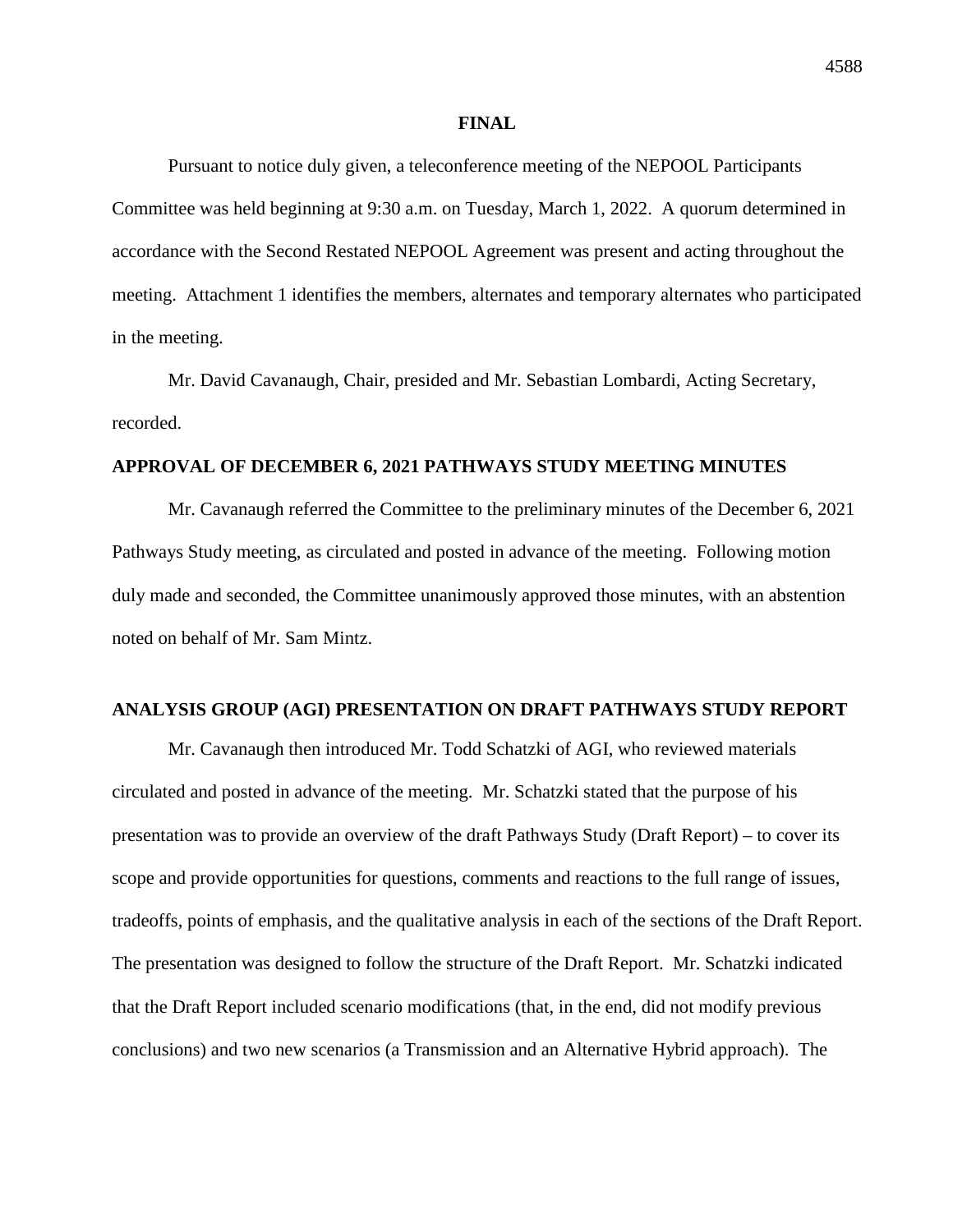Draft Report and the presentation would go beyond the quantitative information and focus of prior meetings.

## *Scope & Preliminary Conclusions*

Mr. Schatzki described the Draft Report as an evaluation of alternative policy approaches to decarbonizing the New England Grid, with a focus on alternative economic and market outcomes. He reminded members that, by assuming and maintaining the same level of reliability (operable capacity), the Report left the evaluation of reliability outcomes to the separate Future Grid Reliability Study efforts, and instead and by design, considered the economic and market differences resulting from a continuation of current New England state-sponsored procurement policies (Status Quo) compared to three alternative, centralized approaches (i.e., Forward Clean Energy Market (FCEM), Net Carbon Pricing (NCP), and Hybrid approaches). He acknowledged that the four approaches (or pathways) were not exhaustive of all possible alternatives, but were those that reflected common interest among the region's stakeholders for AGI's study purposes. Study assumptions were selected to evaluate the differences in policy approaches, and were tested through scenario analyses. He cautioned that the assumptions should not be viewed as a forecast of actual outcomes, predictive of future technology, or promoting future rules or rule changes. In response to a question, Mr. Schatzki acknowledged that the Report did not consider how existing Renewable Portfolio Standard (RPS) systems would or could be transitioned under each of the alternative approaches, but committed to consider further whether that issue called for further study.

Mr. Schatzki then reviewed a number of preliminary conclusions. He explained that policy design considerations, emission reduction incentives, the nature and extent of other market consequences (e.g., locational marginal prices (LMPs), curtailments), social costs, and customer payments differed among approaches. Scenario analysis changed the magnitude, but not the general findings, with respect to the Draft Report's results. Based on feedback received, a table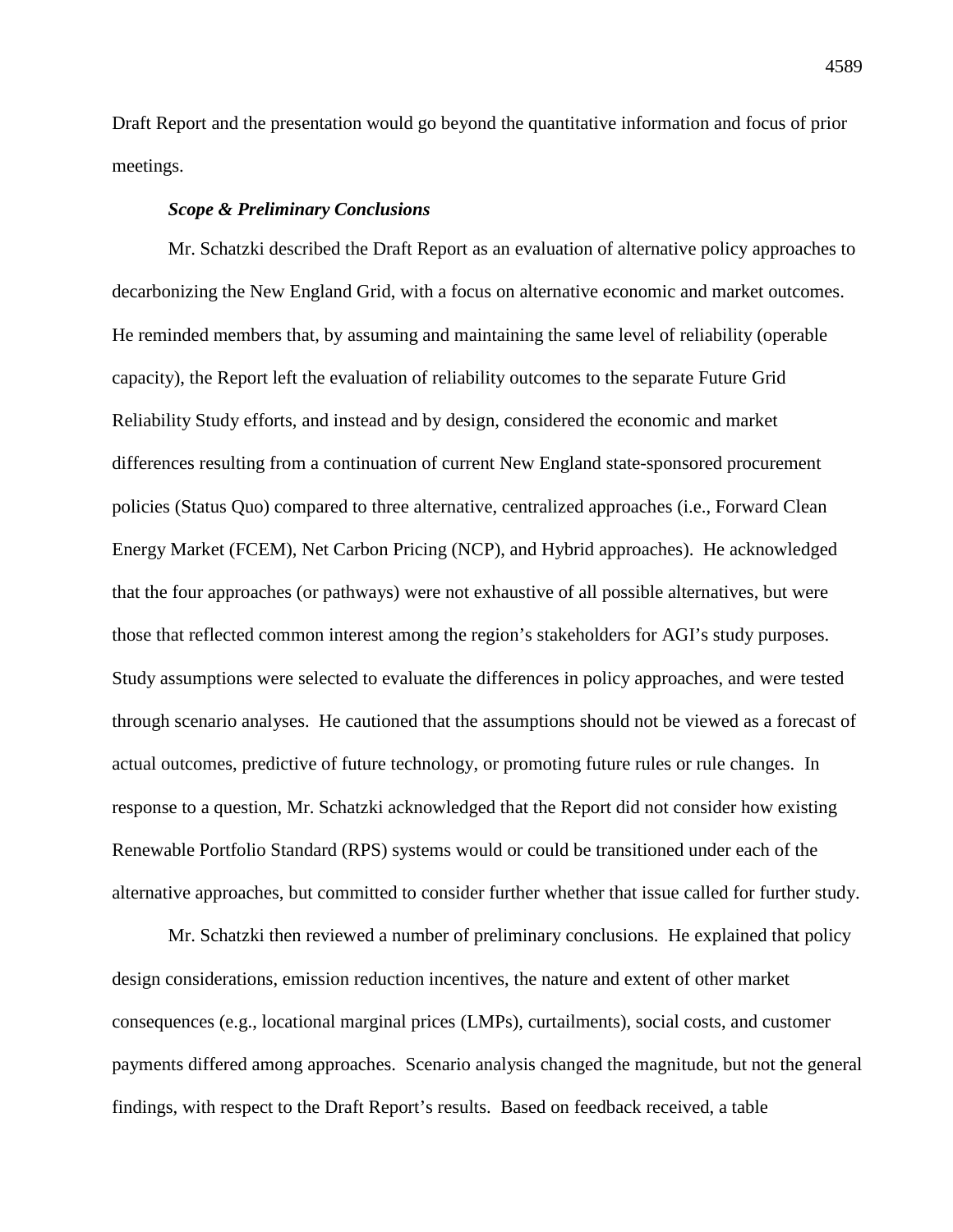summarizing the key modeling results would be reorganized and clarified in the final Report. He encouraged stakeholders to provide additional feedback, particularly on the more detailed points, so that the feedback could be incorporated into the final Report.

## *Specific Policy Approaches*

Mr. Schatzki reviewed summaries of the four approaches (Status Quo, FCEM, NCP, and Hybrid), noting the differences in public policy, incentives for emission reductions, pricing, and other market outcomes (e.g., negative LMPs, curtailment and participation in the energy market). He described differences in key metrics, including expected social cost(s) and customer payments. In response to comments, he explained that, while the summary of specific policy approaches was intended to be conceptual and generally separated from AGI's quantitative analysis, there was, particularly with respect to the Status Quo approach, a band of uncertainty in the results that could be clarified. He committed, to the extent possible, to be clear in describing those results in the final Report. A stakeholder suggested that public policy complexity be comparatively described rather than simply mentioned, which Mr. Schatzki agreed to consider.

## *Quantitative Analysis Approach: Central Case Assumptions*

Addressing the analytic basis for assessing each of the differing policy approaches, Mr. Schatzki identified the central case assumptions with respect to timeframe and decarbonization targets, demand for energy, resource mix, baseline state policies, potential new generation technologies assumed, and remaining use of carbon-emitting resources. He explained that the assumptions were held constant across each policy approach and a reference case was used to measure the incremental change in economic outcomes produced by the greater decarbonization of each of those four policy approaches in comparison to the reference case. He said that new resources from Canada were not included in the underlying assumptions because, notwithstanding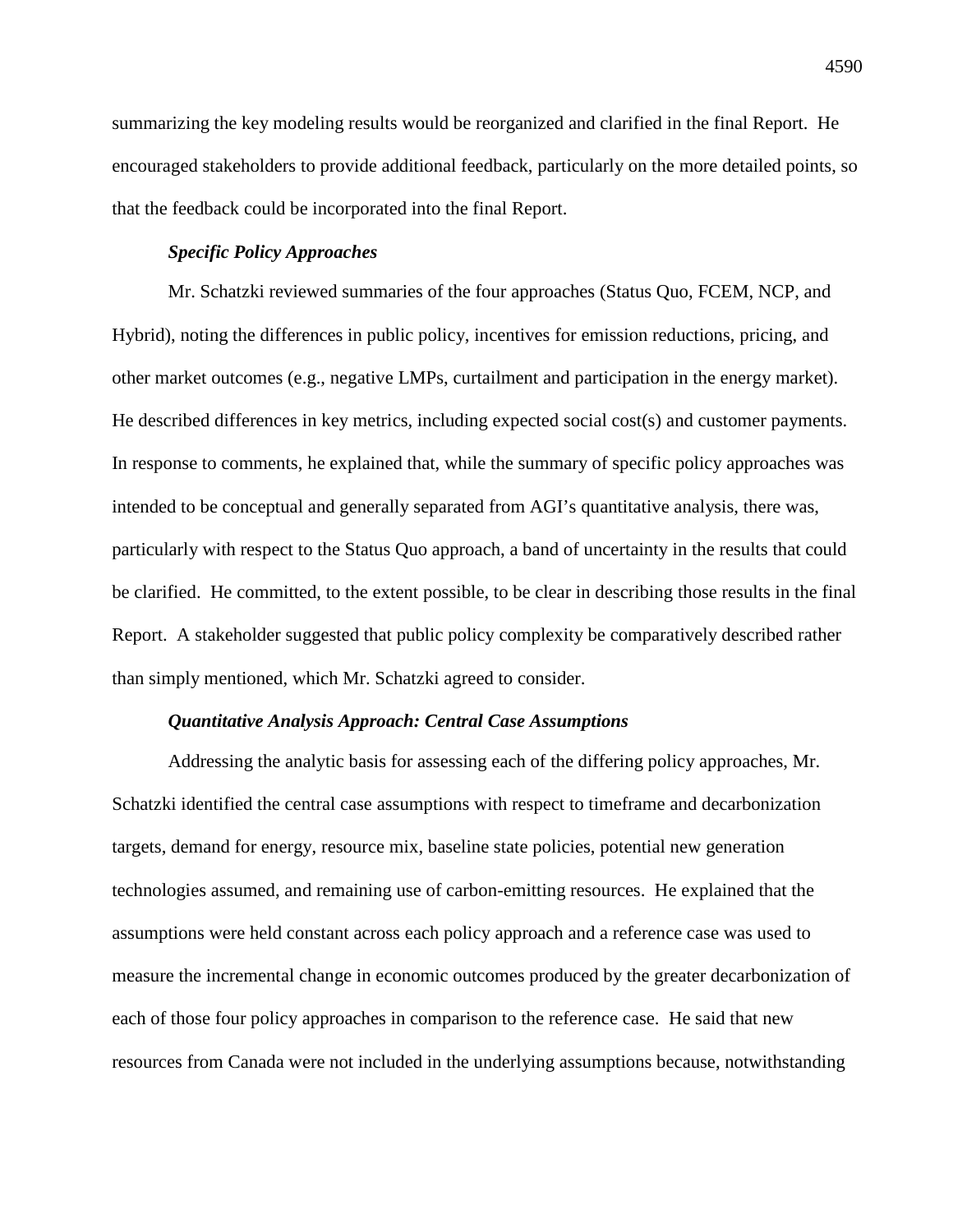impacts on the level of costs and market outcomes, those resources did not materially affect AGI's comparison of the policy approaches.

### *Quantitative Modeling Results: System Decarbonization*

Mr. Schatzki proceeded to summarize the modeling results set forth in Chapter V of the Report. The modelling results were intended principally to serve as a foundation for the evaluation of the tradeoffs between the alternative policy approaches described later in the Report. He described several key mechanisms by which the power system could be made to evolve so as to drive emissions down to the target of 80% below 1990 emissions by 2040. Those mechanisms included: renewable resource mix, substantial increases in clean energy output, excess variable renewable generation, economic curtailments, negative LMPs, and the role of storage. Other factors affecting Energy Market outcomes included variable resource fleet diversity, the existence of firm, dispatchable clean energy resources, and for variable energy resources, the source and levels of revenues earned outside the market. The issues and concepts identified were common among the four policy approaches.

In response to questions, Mr. Schatzki explained that the illustration of economic curtailments for offshore wind, and to a similar extent onshore wind, during the 2020s was driven by a relatively large imbalance between the amount of variable renewables being added to the system pursuant to state policies relative to overall system demand. That imbalance would shrink in the early 2030s, when increased demand was projected, and what was previously curtailed could be consumed, but increased again through the latter part of the 2030s, largely in response to a push for additional renewables to meet reduced emissions target deadlines that would outpace demand. To varying degrees, the imbalance was mitigated by battery storage levels. The illustration did not account for a variation in, or impact of, power purchase agreement (PPA) prices. In response to additional questions and interest in the assumptions behind negative offers and LMPs, Mr. Schatzki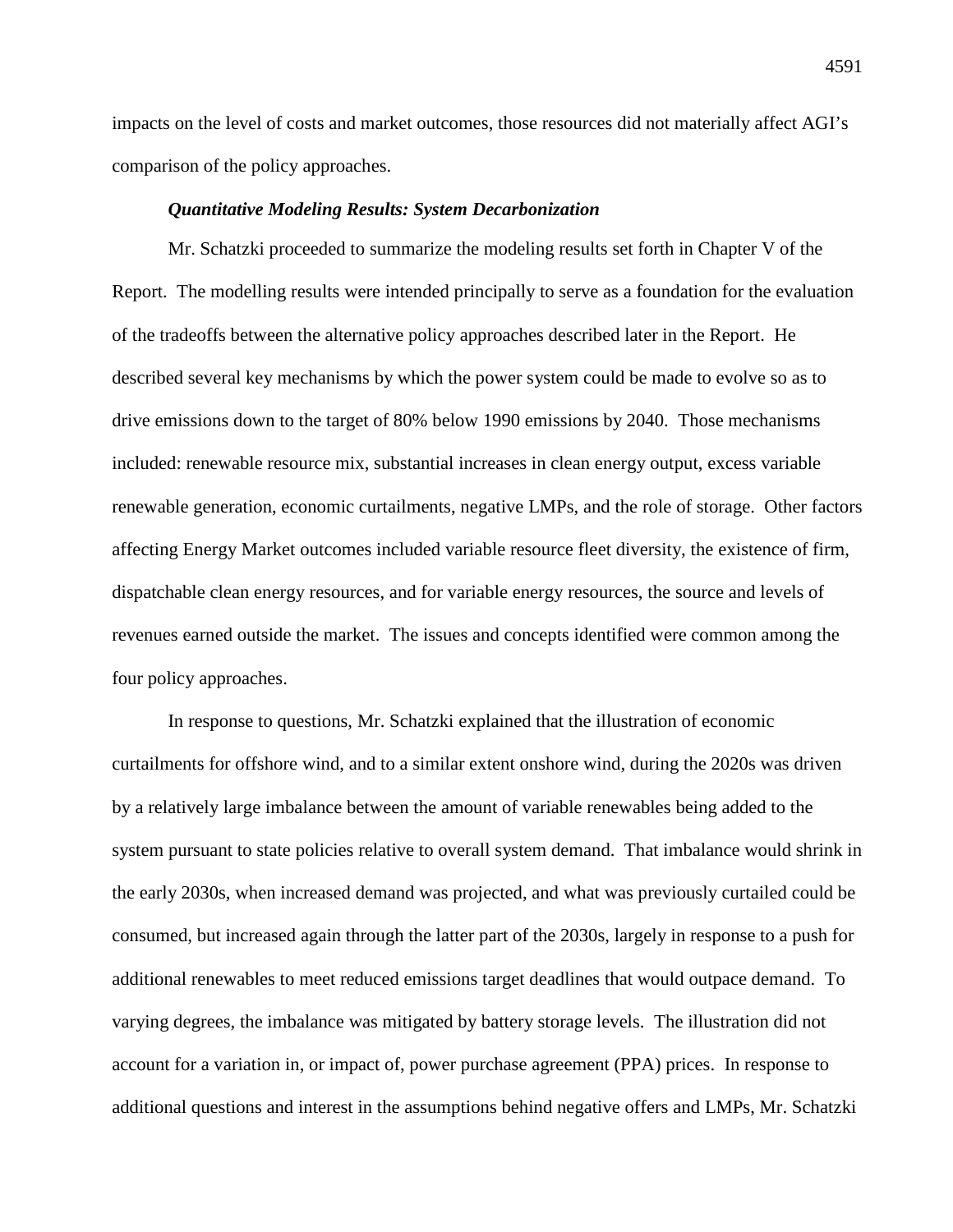offered to provide at a later time more detailed information on the offer prices set for variable renewable resources.

# *Assessment of Policy Approaches to Achieving Decarbonization Design Considerations*

Noting that all four policy approaches were capable of achieving substantial levels of decarbonization, Mr. Schatzki highlighted two key areas which differentiated the potential levels of under each approach. The first was the extent to which each approach could accommodate different levels of cooperation and coordination among the New England States. The second was the degree of certainty that each approach could provide as to whether a particular emission target could be achieved. He compared and contrasted the differences for each approach. There were no questions on this aspect of the summary.

## *Cost Effectiveness & Market Outcomes*

Mr. Schatzki reviewed a table that compared the cost effectiveness of key resource decisions (resource substitution and choice among clean energy and fossil-fuel resources) for each of the policy approaches. He then summarized how each policy approach affected renewable resource mix and dispatch and the distribution of LMPs. In response to a question about the LMP distribution by policy approach in 2040, Mr. Schatzki explained that the LMP spreads were impacted at that point in time by the incentives or support received by variable resources, with the results impacted by the ability of PPA-supported resources to offer at lower prices than those resources relying solely on carbon price incentives. He acknowledged and addressed concerns that the Report did not appear to assume the need for PPA financing in all cases, as then employed in the development of significant renewable resources, noting that the Report allowed for the possibility that policy makers might in the future provide a credible forward commitment to continued demand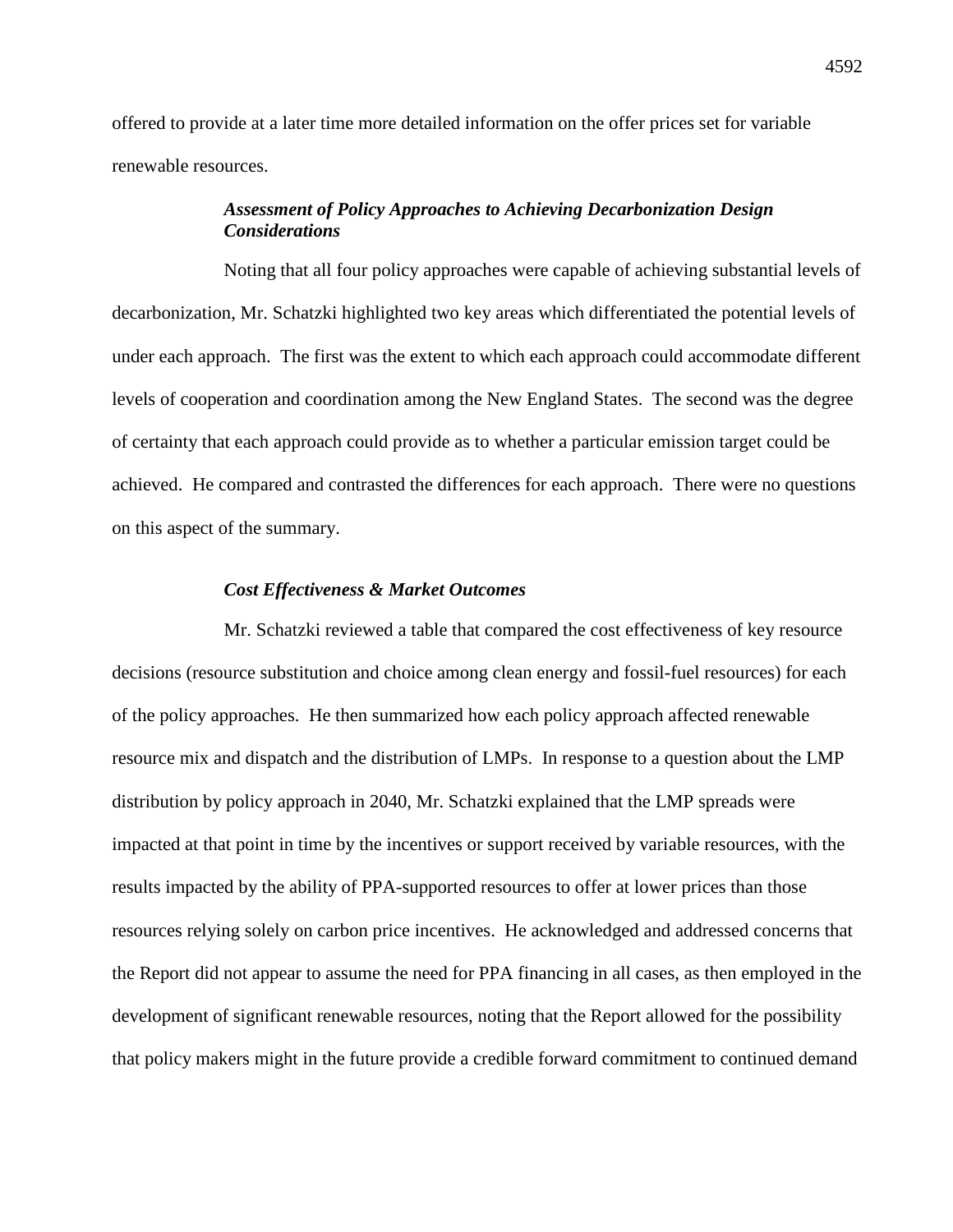for environmental attributes as an alternative to PPA support, one of the potential long-term tradeoffs between financing costs and costs to customers.

Mr. Schatzki then summarized differences in various market opportunities, particularly for storage charging and discharging. In response to members' questions, he noted that battery storage 'churning' (where batteries take advantage of negative LMPs by earning positive net revenues through energy losses) appeared to incent more infra-marginal operations by battery storage, rather than the substantial addition of more battery storage capacity. He said increased operational activity would affect capital and variable operations costs for battery storage, though it was less clear what impact the increased activity would have on payments. Some members suggested that, not only did periods of prolonged negative pricing suggest different opportunities for how battery storage might be operated, but also suggested the possibility of other market responses by known and yet-to-be-determined technologies.

He concluded his summary of this section by addressing the potential complications, challenges and unintended consequences that can arise because of differences in how the policy approaches compensate resources for services provided.

## *Social Costs*

Turning to total social costs (the resources used to supply energy services -- capital investments, fixed operation & maintenance (O&M) costs and fuel costs), Mr. Schatzki reviewed how those costs increased over the study period due to ever more stringent emission targets and increased electrification of the heating and transportation sectors. He noted that social benefits (e.g. the level of energy supply/demand, resource adequacy, environmental benefits) were held constant over the policy approaches. The data showed that total social costs start to incrementally increase in

4593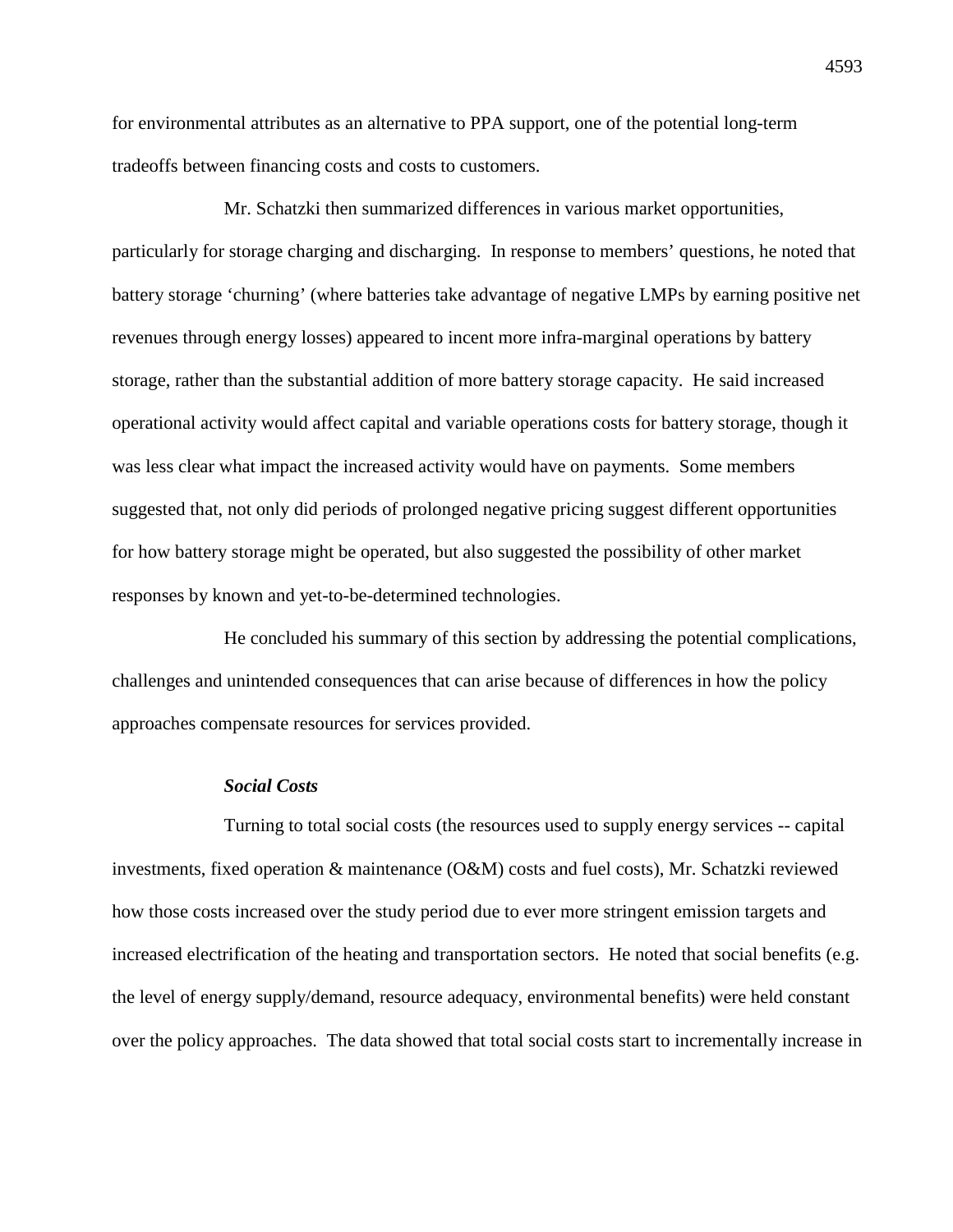2033, and by 2040, incremental costs would be in the \$15-20/MWh range. Total social costs were similar under the FCEM and NCP approaches, but higher for the Status Quo approach.

#### *Prices & Customer Payments*

Mr. Schatzki explained that differences in LMPs demonstrated dramatic and growing differences among the policy approaches over time, particularly as environmental constraints began to bind, roughly in the 2033 timeframe. FCM prices followed a similar pattern across policy approaches, increasing when environmental constraints began to bind, but decreasing over time as battery storage become the cost-effective resource and energy market arbitrage opportunities increase. Carbon and Clean Energy Credit (CEC) prices grow with increasing environmental targets, with that growth potentially flattened by permitting CEC and allowance banking. Under the NCP approach, carbon price credits lowered customers' effective LMP. Members asked questions and provided feedback, requesting that AGI consider providing additional information about the price patterns, including increases illustrated in the FCM prices by policy approach. Mr. Schatzki responded by noting that the FCM outcomes provided the most challenging results, and posited that, among the reasons for that challenge, aside from modeling nuances, could be more sensitivity to (i) assumptions about battery storage (which were admittedly simplified), given battery storage was the marginal resource in later years and by 2040, and (ii) the multi-year aspect of FCM pricing. He committed to spending more time considering the feedback and questions as the final report was prepared.

Turning to customer payments, he identified the categories of payments under each approach (energy market payments, FCM payments, CEC payments in FCEM and the Hybrid approach, and carbon tax payments credits in NCP and the Hybrid approach), and whether they reflect "in market" or "out of market" payments. After explaining customer payment assumptions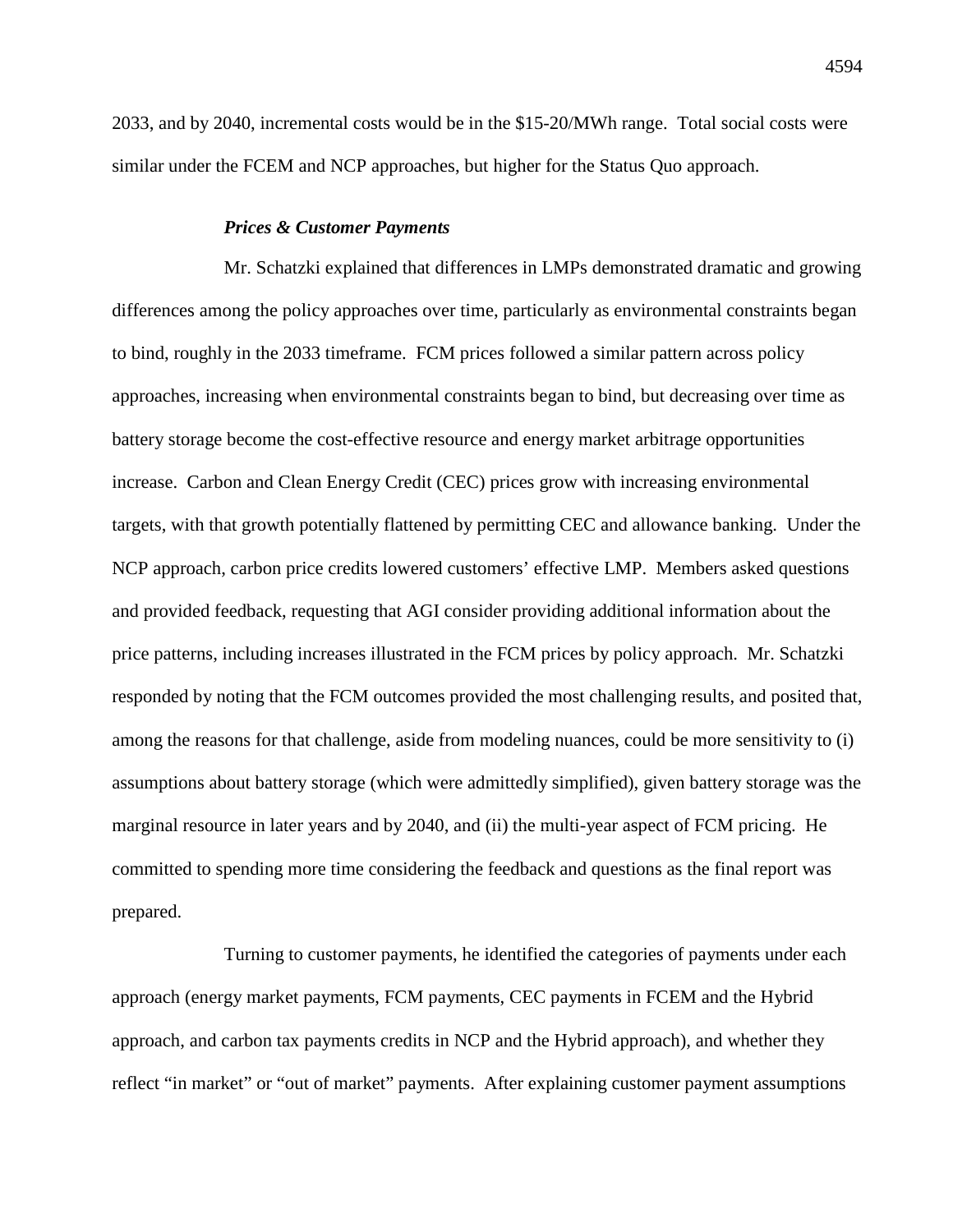made with respect to the Status Quo approach, Mr. Schatzki highlighted differences across the policy approaches, including the cost of emission reductions, price discrimination and market interactions, particularly between energy and environmental market outcomes and capacity market outcomes. Those differences resulted in the Hybrid approach having the lowest expected customer payments, followed by NCP, Status Quo and FCEM, which had similar payments, and the most costly, the Alternative Status Quo. When viewed on a state-by-state basis, payments varied largely due to load differences, such that states with more ambitious emission reduction goals would bear a larger fraction of total customer payments. Payments were spread more evenly across states in proportion to load when the approach included carbon pricing. Allocation of all payments by load rather than by state shifted payments from states with greater-than-average commitments to states with less-than-average commitments to decarbonization.

### *Other Environmental, Economic and Market Consequences*

Mr. Schatzki concluded his summary of the policy approach assessments by identifying several potential consequences for the New England Markets, many alluded to earlier in the presentation, that may vary across policy approaches, and while discussed, were not fully accounted for in the quantitative analysis. Those included negative LMPs, broader implications for resource adequacy (including exit and entry considerations), the economic consequences of multiyear contracts, and policy-approach specific implementation challenges.

#### *Scenario Comparisons*

Mr. Schatzki then provided an overview of scenario comparisons. Quantitative scenarios, he explained, were designed to test the conclusions reached with respect to the differences between the policy approaches. As a whole, the scenarios did not change the conclusions reached, but did provide an increased level of confidence in the findings. He identified the scenarios evaluated,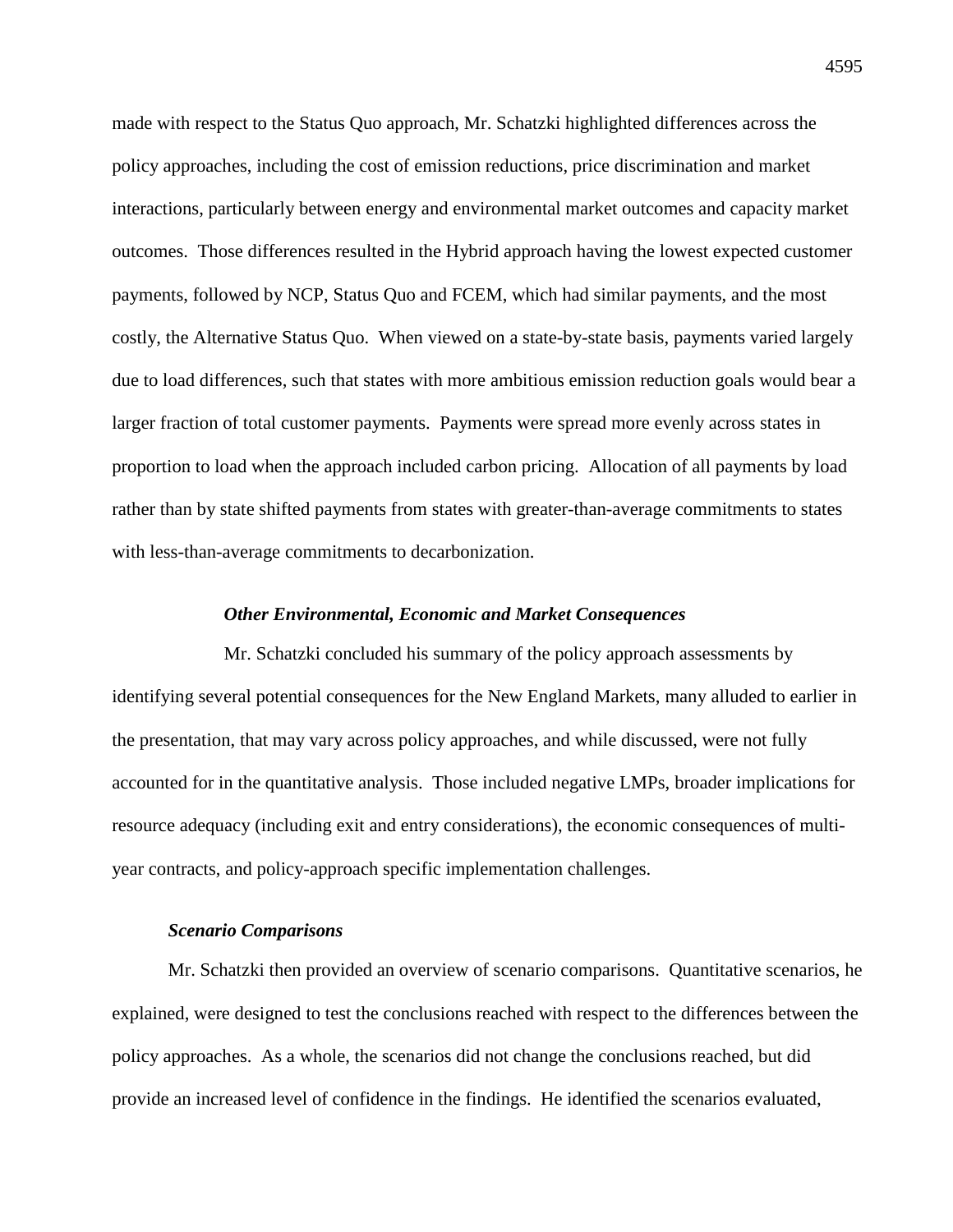many of which were summarized and discussed at the December Pathways meeting, and proceeded to summarize findings with respect to two additional scenarios – a Transmission and Alternative Hybrid Policy scenario – not yet reviewed or discussed with the Committee. He explained that the Transmission scenario, with its simplified assumptions and increasing congestion along several key interfaces, did not meaningfully change the outcomes under any of the policy approaches. By contrast, the Alternative Hybrid approach, which assumed a higher target LMP for existing renewable resources, resulted in modest shifts in resource mix (less total variable renewable resources, reduced battery storage, increased combined cycle capacity), reduced social costs, and increased customer payments, outcomes which were consistent with expectations that social costs decrease with greater reliance on more cost-effective carbon prices to achieve emission reductions, and payments increase because higher carbon prices reduces the degree of price discrimination.

He then highlighted three conclusions from AGI's scenarios analyses: (i) changes in economic and resource outcomes (relative to the Central Case) were consistent with expectations; (ii) relative social costs for each of the policy approaches did not change based on scenario (with social costs lowest under NCP, more under the Hybrid Approach and FCEM, and highest under Status Quo); and (iii) with respect to customer payments, differences in price discrimination drove the relative ranking of policy approaches.

### *Next Steps*

Addressing next steps, Mr. Cavanaugh encouraged those with any follow-on questions to email those directly to Mr. Schatzki. Mr. Schatzki asked that any written feedback on the Draft Report be submitted by e-mail no later than March 15, 2022. Specifics with respect to the submission of that feedback, which would be posted on the NEPOOL website, would be e-mailed to the Committee following the meeting. Feedback received by March 15 would be considered prior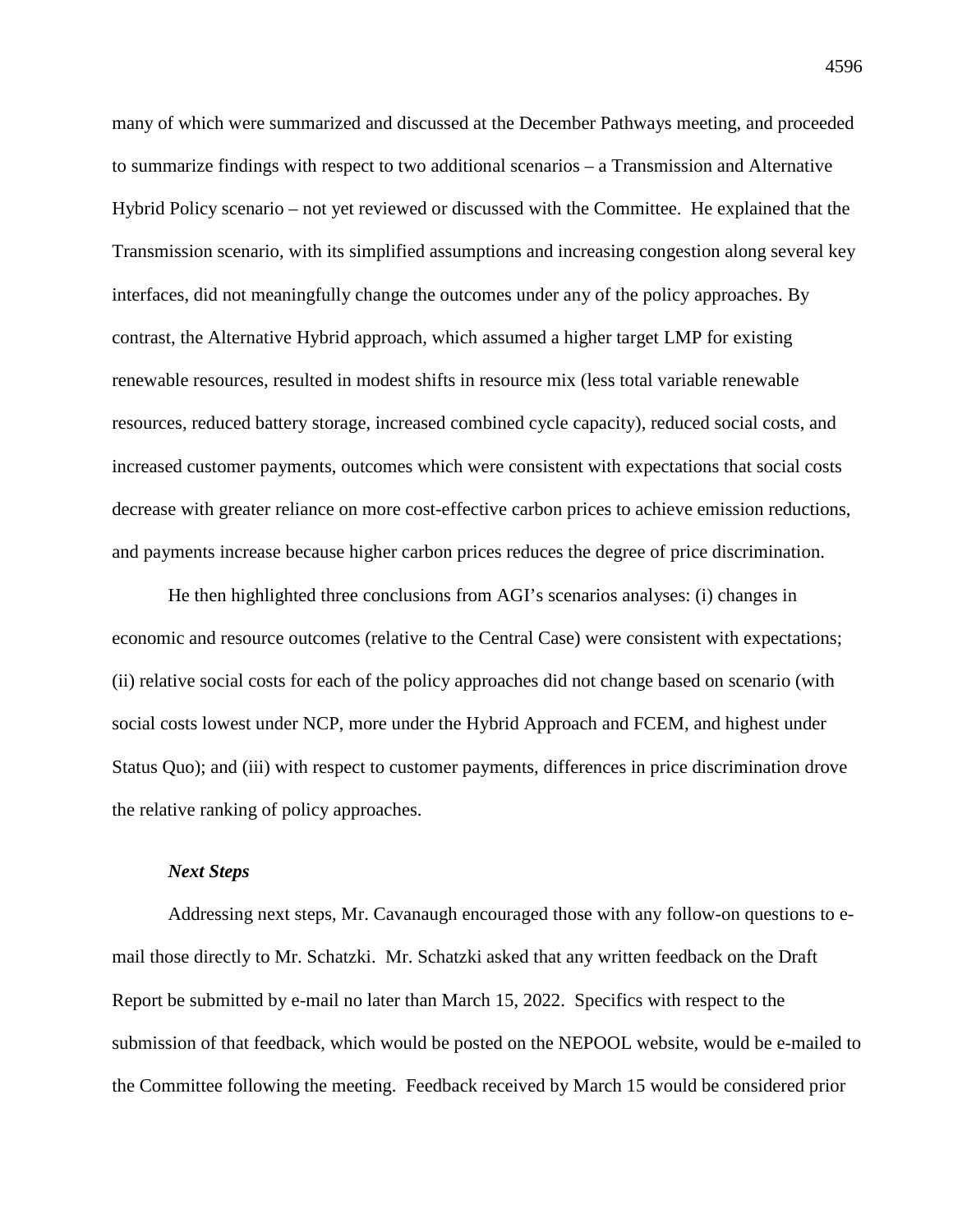to the posting of the Final Pathways Report, which would itself be reviewed and discussed at the next Pathways meeting scheduled for April 26, 2022. Members thanked Mr. Schatzki and his team for their work and presentation. There being no further business, the meeting adjourned at 4:35 p.m.

Respectfully submitted,

Sebastian Lombardi, Acting Secretary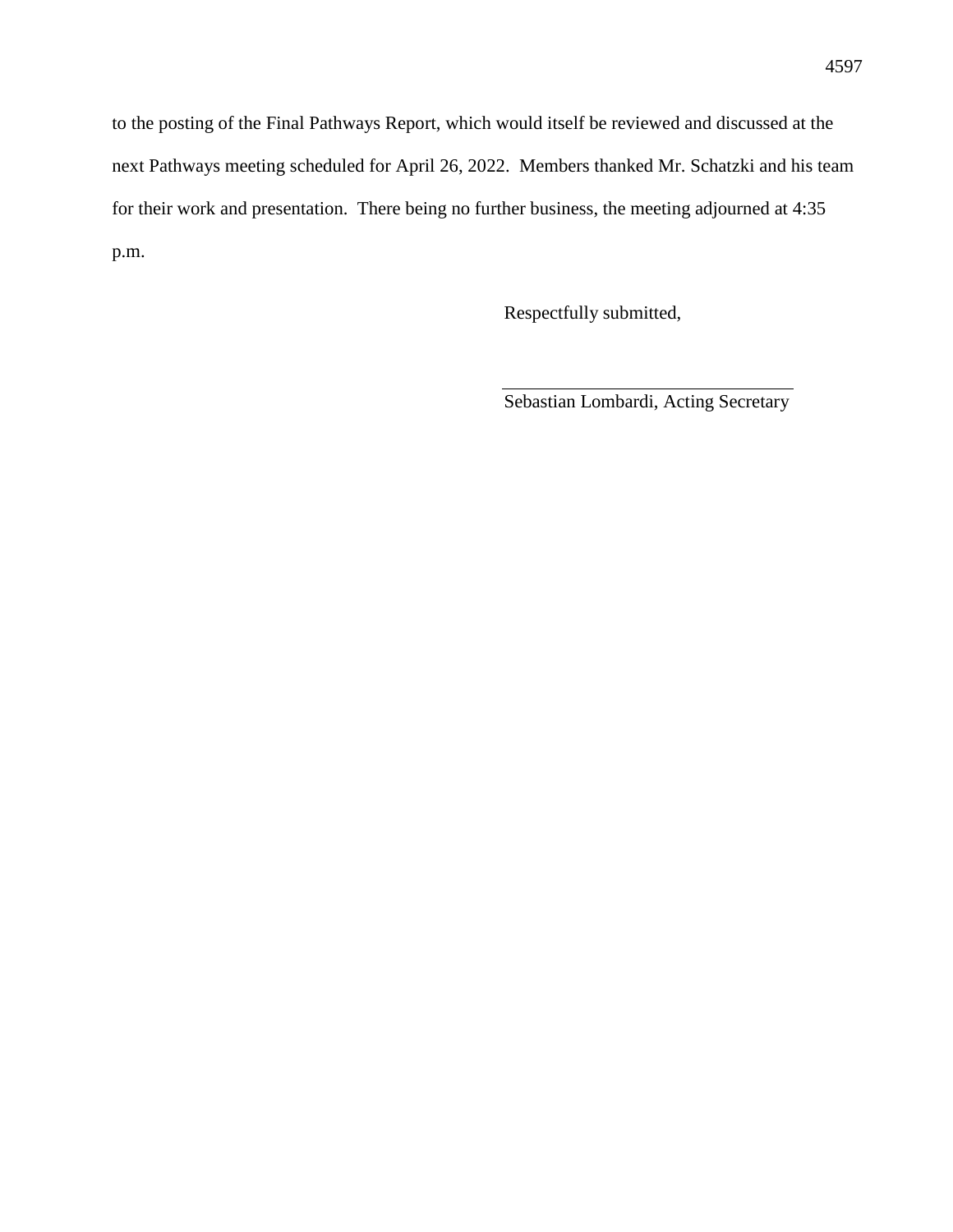## **PARTICIPANTS COMMITTEE MEMBERS AND ALTERNATES PARTICIPATING IN THE MARCH 1, 2022 MEETING**

| End User<br>Acadia Center<br>Melissa Birchard<br><b>Advanced Energy Economy</b><br>Caitlin Marquis<br><b>Associate Non-Voting</b><br>AR Large Renewable Generation (RG) Group Member<br>AR-RG<br>Alex Worsley<br>AR Small RG Group Member<br>Erik Abend<br>AR-RG<br>AR Small Load Response (LR) Group Member<br>AR-LR<br><b>Brad Swalwell</b><br><b>Publicly Owned Entity</b><br>Ashburnham Municipal Light Plant<br><b>Brian Thomson</b><br><b>AVANGRID: CMP/UI</b><br>Transmission<br><b>Jason Rauch</b><br>Dave Cavanaugh<br><b>Belmont Municipal Light Department</b><br><b>Publicly Owned Entity</b><br><b>Block Island Utility District</b><br><b>Publicly Owned Entity</b><br>Dave Cavanaugh<br>AR-DG<br>Liz Delaney<br>Borrego Solar Systems, Inc.<br>Publicly Owned Entity<br><b>Boylston Municipal Light Department</b><br><b>Brian Thomson</b><br><b>BP</b> Energy Company<br>José Rotger<br>Supplier<br><b>Braintree Electric Light Department</b><br><b>Publicly Owned Entity</b><br>Dave Cavanaugh<br>Brookfield Renewable Trading and Marketing LP<br>Supplier<br>Aleks Mitreski<br>Calpine Energy Services, LP<br>Supplier<br><b>Bill Fowler</b><br><b>Castleton Commodities Merchant Trading</b><br>Supplier<br><b>Bob Stein</b><br><b>Chester Municipal Light Department</b><br><b>Publicly Owned Entity</b><br>Dave Cavanaugh<br><b>Publicly Owned Entity</b><br>Chicopee Municipal Lighting Plant<br><b>Brian Thomson</b><br>Clearway Power Marketing LLC<br>Supplier<br>Pete Fuller<br>Concord Municipal Light Plant<br><b>Publicly Owned Entity</b><br>Dave Cavanaugh<br>Connecticut Municipal Electric Energy Coop.<br><b>Publicly Owned Entity</b><br><b>Brian Forshaw</b><br>Consolidated Edison Energy, Inc.<br>Supplier<br><b>Grant Flagler</b><br>Constellation Energy Generation, LLC<br>Supplier<br><b>Steve Kirk</b><br><b>Bill Fowler</b><br>CPV Towantic, LLC<br>Generation<br>Joel Gordon<br>Cross-Sound Cable Company (CSC)<br>Supplier<br>José Rotger<br>Danvers Electric Division<br><b>Publicly Owned Entity</b><br>Dave Cavanaugh<br>Dominion Energy Generation Marketing<br>Generation<br>Weezie Nuara<br>DTE Energy Trading, Inc.<br>José Rotger<br>Supplier<br>Dynegy Marketing and Trade, LLC<br>Andy Weinstein<br>Supplier<br><b>Emera Energy Services</b><br>Supplier<br><b>Bill Fowler</b><br><b>Environmental Defense Fund</b><br>End User<br>Jolette Westbrook<br>Transmission<br>Parker Littlehale<br><b>Eversource Energy</b><br>Galt Power, Inc.<br>José Rotger<br>Supplier<br>Generation Group Member<br>Generation<br>Abby Krich<br>Alex Worsley<br><b>Publicly Owned Entity</b><br>Georgetown Municipal Light Department<br>Dave Cavanaugh<br><b>Bob Stein</b><br>Generation<br><b>Granite Shore Companies</b><br>AR_RG<br><b>Bill Fowler</b><br>Great River Hydro<br><b>Publicly Owned Entity</b><br>Groton Electric Light Department<br><b>Brian Thomson</b><br>Groveland Electric Light Department<br>Dave Cavanaugh<br><b>Publicly Owned Entity</b><br>H.Q. Energy Services (U.S.) Inc. (HQUS)<br><b>Bob Stein</b><br>Supplier<br>Louis Guibault<br>Harvard Dedicated Energy Limited<br>End User<br>Jason Frost<br>Hingham Municipal Lighting Plant<br><b>Publicly Owned Entity</b><br>Dave Cavanaugh<br><b>Publicly Owned Entity</b><br><b>Brian Thomson</b><br>Holden Municipal Light Department<br><b>Publicly Owned Entity</b><br>Holyoke Gas & Electric Department<br><b>Brian Thomson</b><br>Publicly Owned Entity<br>Hull Municipal Lighting Plant<br><b>Brian Thomson</b><br><b>Publicly Owned Entity</b><br>Ipswich Municipal Light Department<br><b>Brian Thomson</b> | PARTICIPANT NAME   | <b>SECTOR</b> /<br><b>GROUP</b> | <b>MEMBER NAME</b>   | <b>ALTERNATE</b><br><b>NAME</b> | <b>PROXY</b> |
|-------------------------------------------------------------------------------------------------------------------------------------------------------------------------------------------------------------------------------------------------------------------------------------------------------------------------------------------------------------------------------------------------------------------------------------------------------------------------------------------------------------------------------------------------------------------------------------------------------------------------------------------------------------------------------------------------------------------------------------------------------------------------------------------------------------------------------------------------------------------------------------------------------------------------------------------------------------------------------------------------------------------------------------------------------------------------------------------------------------------------------------------------------------------------------------------------------------------------------------------------------------------------------------------------------------------------------------------------------------------------------------------------------------------------------------------------------------------------------------------------------------------------------------------------------------------------------------------------------------------------------------------------------------------------------------------------------------------------------------------------------------------------------------------------------------------------------------------------------------------------------------------------------------------------------------------------------------------------------------------------------------------------------------------------------------------------------------------------------------------------------------------------------------------------------------------------------------------------------------------------------------------------------------------------------------------------------------------------------------------------------------------------------------------------------------------------------------------------------------------------------------------------------------------------------------------------------------------------------------------------------------------------------------------------------------------------------------------------------------------------------------------------------------------------------------------------------------------------------------------------------------------------------------------------------------------------------------------------------------------------------------------------------------------------------------------------------------------------------------------------------------------------------------------------------------------------------------------------------------------------------------------------------------------------------------------------------------------------------------------------------------------------------------------------------------------------------------------------------------------------------------------------------------------------------------------------------------------------------------------------------------------|--------------------|---------------------------------|----------------------|---------------------------------|--------------|
|                                                                                                                                                                                                                                                                                                                                                                                                                                                                                                                                                                                                                                                                                                                                                                                                                                                                                                                                                                                                                                                                                                                                                                                                                                                                                                                                                                                                                                                                                                                                                                                                                                                                                                                                                                                                                                                                                                                                                                                                                                                                                                                                                                                                                                                                                                                                                                                                                                                                                                                                                                                                                                                                                                                                                                                                                                                                                                                                                                                                                                                                                                                                                                                                                                                                                                                                                                                                                                                                                                                                                                                                                                           |                    |                                 |                      |                                 |              |
|                                                                                                                                                                                                                                                                                                                                                                                                                                                                                                                                                                                                                                                                                                                                                                                                                                                                                                                                                                                                                                                                                                                                                                                                                                                                                                                                                                                                                                                                                                                                                                                                                                                                                                                                                                                                                                                                                                                                                                                                                                                                                                                                                                                                                                                                                                                                                                                                                                                                                                                                                                                                                                                                                                                                                                                                                                                                                                                                                                                                                                                                                                                                                                                                                                                                                                                                                                                                                                                                                                                                                                                                                                           |                    |                                 |                      |                                 |              |
|                                                                                                                                                                                                                                                                                                                                                                                                                                                                                                                                                                                                                                                                                                                                                                                                                                                                                                                                                                                                                                                                                                                                                                                                                                                                                                                                                                                                                                                                                                                                                                                                                                                                                                                                                                                                                                                                                                                                                                                                                                                                                                                                                                                                                                                                                                                                                                                                                                                                                                                                                                                                                                                                                                                                                                                                                                                                                                                                                                                                                                                                                                                                                                                                                                                                                                                                                                                                                                                                                                                                                                                                                                           |                    |                                 |                      |                                 |              |
|                                                                                                                                                                                                                                                                                                                                                                                                                                                                                                                                                                                                                                                                                                                                                                                                                                                                                                                                                                                                                                                                                                                                                                                                                                                                                                                                                                                                                                                                                                                                                                                                                                                                                                                                                                                                                                                                                                                                                                                                                                                                                                                                                                                                                                                                                                                                                                                                                                                                                                                                                                                                                                                                                                                                                                                                                                                                                                                                                                                                                                                                                                                                                                                                                                                                                                                                                                                                                                                                                                                                                                                                                                           |                    |                                 |                      |                                 |              |
|                                                                                                                                                                                                                                                                                                                                                                                                                                                                                                                                                                                                                                                                                                                                                                                                                                                                                                                                                                                                                                                                                                                                                                                                                                                                                                                                                                                                                                                                                                                                                                                                                                                                                                                                                                                                                                                                                                                                                                                                                                                                                                                                                                                                                                                                                                                                                                                                                                                                                                                                                                                                                                                                                                                                                                                                                                                                                                                                                                                                                                                                                                                                                                                                                                                                                                                                                                                                                                                                                                                                                                                                                                           |                    |                                 |                      |                                 |              |
|                                                                                                                                                                                                                                                                                                                                                                                                                                                                                                                                                                                                                                                                                                                                                                                                                                                                                                                                                                                                                                                                                                                                                                                                                                                                                                                                                                                                                                                                                                                                                                                                                                                                                                                                                                                                                                                                                                                                                                                                                                                                                                                                                                                                                                                                                                                                                                                                                                                                                                                                                                                                                                                                                                                                                                                                                                                                                                                                                                                                                                                                                                                                                                                                                                                                                                                                                                                                                                                                                                                                                                                                                                           |                    |                                 |                      |                                 |              |
|                                                                                                                                                                                                                                                                                                                                                                                                                                                                                                                                                                                                                                                                                                                                                                                                                                                                                                                                                                                                                                                                                                                                                                                                                                                                                                                                                                                                                                                                                                                                                                                                                                                                                                                                                                                                                                                                                                                                                                                                                                                                                                                                                                                                                                                                                                                                                                                                                                                                                                                                                                                                                                                                                                                                                                                                                                                                                                                                                                                                                                                                                                                                                                                                                                                                                                                                                                                                                                                                                                                                                                                                                                           |                    |                                 |                      |                                 |              |
|                                                                                                                                                                                                                                                                                                                                                                                                                                                                                                                                                                                                                                                                                                                                                                                                                                                                                                                                                                                                                                                                                                                                                                                                                                                                                                                                                                                                                                                                                                                                                                                                                                                                                                                                                                                                                                                                                                                                                                                                                                                                                                                                                                                                                                                                                                                                                                                                                                                                                                                                                                                                                                                                                                                                                                                                                                                                                                                                                                                                                                                                                                                                                                                                                                                                                                                                                                                                                                                                                                                                                                                                                                           |                    |                                 |                      |                                 |              |
|                                                                                                                                                                                                                                                                                                                                                                                                                                                                                                                                                                                                                                                                                                                                                                                                                                                                                                                                                                                                                                                                                                                                                                                                                                                                                                                                                                                                                                                                                                                                                                                                                                                                                                                                                                                                                                                                                                                                                                                                                                                                                                                                                                                                                                                                                                                                                                                                                                                                                                                                                                                                                                                                                                                                                                                                                                                                                                                                                                                                                                                                                                                                                                                                                                                                                                                                                                                                                                                                                                                                                                                                                                           |                    |                                 |                      |                                 |              |
|                                                                                                                                                                                                                                                                                                                                                                                                                                                                                                                                                                                                                                                                                                                                                                                                                                                                                                                                                                                                                                                                                                                                                                                                                                                                                                                                                                                                                                                                                                                                                                                                                                                                                                                                                                                                                                                                                                                                                                                                                                                                                                                                                                                                                                                                                                                                                                                                                                                                                                                                                                                                                                                                                                                                                                                                                                                                                                                                                                                                                                                                                                                                                                                                                                                                                                                                                                                                                                                                                                                                                                                                                                           |                    |                                 |                      |                                 |              |
|                                                                                                                                                                                                                                                                                                                                                                                                                                                                                                                                                                                                                                                                                                                                                                                                                                                                                                                                                                                                                                                                                                                                                                                                                                                                                                                                                                                                                                                                                                                                                                                                                                                                                                                                                                                                                                                                                                                                                                                                                                                                                                                                                                                                                                                                                                                                                                                                                                                                                                                                                                                                                                                                                                                                                                                                                                                                                                                                                                                                                                                                                                                                                                                                                                                                                                                                                                                                                                                                                                                                                                                                                                           |                    |                                 |                      |                                 |              |
|                                                                                                                                                                                                                                                                                                                                                                                                                                                                                                                                                                                                                                                                                                                                                                                                                                                                                                                                                                                                                                                                                                                                                                                                                                                                                                                                                                                                                                                                                                                                                                                                                                                                                                                                                                                                                                                                                                                                                                                                                                                                                                                                                                                                                                                                                                                                                                                                                                                                                                                                                                                                                                                                                                                                                                                                                                                                                                                                                                                                                                                                                                                                                                                                                                                                                                                                                                                                                                                                                                                                                                                                                                           |                    |                                 |                      |                                 |              |
|                                                                                                                                                                                                                                                                                                                                                                                                                                                                                                                                                                                                                                                                                                                                                                                                                                                                                                                                                                                                                                                                                                                                                                                                                                                                                                                                                                                                                                                                                                                                                                                                                                                                                                                                                                                                                                                                                                                                                                                                                                                                                                                                                                                                                                                                                                                                                                                                                                                                                                                                                                                                                                                                                                                                                                                                                                                                                                                                                                                                                                                                                                                                                                                                                                                                                                                                                                                                                                                                                                                                                                                                                                           |                    |                                 |                      |                                 |              |
|                                                                                                                                                                                                                                                                                                                                                                                                                                                                                                                                                                                                                                                                                                                                                                                                                                                                                                                                                                                                                                                                                                                                                                                                                                                                                                                                                                                                                                                                                                                                                                                                                                                                                                                                                                                                                                                                                                                                                                                                                                                                                                                                                                                                                                                                                                                                                                                                                                                                                                                                                                                                                                                                                                                                                                                                                                                                                                                                                                                                                                                                                                                                                                                                                                                                                                                                                                                                                                                                                                                                                                                                                                           |                    |                                 |                      |                                 |              |
|                                                                                                                                                                                                                                                                                                                                                                                                                                                                                                                                                                                                                                                                                                                                                                                                                                                                                                                                                                                                                                                                                                                                                                                                                                                                                                                                                                                                                                                                                                                                                                                                                                                                                                                                                                                                                                                                                                                                                                                                                                                                                                                                                                                                                                                                                                                                                                                                                                                                                                                                                                                                                                                                                                                                                                                                                                                                                                                                                                                                                                                                                                                                                                                                                                                                                                                                                                                                                                                                                                                                                                                                                                           |                    |                                 |                      |                                 |              |
|                                                                                                                                                                                                                                                                                                                                                                                                                                                                                                                                                                                                                                                                                                                                                                                                                                                                                                                                                                                                                                                                                                                                                                                                                                                                                                                                                                                                                                                                                                                                                                                                                                                                                                                                                                                                                                                                                                                                                                                                                                                                                                                                                                                                                                                                                                                                                                                                                                                                                                                                                                                                                                                                                                                                                                                                                                                                                                                                                                                                                                                                                                                                                                                                                                                                                                                                                                                                                                                                                                                                                                                                                                           |                    |                                 |                      |                                 |              |
|                                                                                                                                                                                                                                                                                                                                                                                                                                                                                                                                                                                                                                                                                                                                                                                                                                                                                                                                                                                                                                                                                                                                                                                                                                                                                                                                                                                                                                                                                                                                                                                                                                                                                                                                                                                                                                                                                                                                                                                                                                                                                                                                                                                                                                                                                                                                                                                                                                                                                                                                                                                                                                                                                                                                                                                                                                                                                                                                                                                                                                                                                                                                                                                                                                                                                                                                                                                                                                                                                                                                                                                                                                           |                    |                                 |                      |                                 |              |
|                                                                                                                                                                                                                                                                                                                                                                                                                                                                                                                                                                                                                                                                                                                                                                                                                                                                                                                                                                                                                                                                                                                                                                                                                                                                                                                                                                                                                                                                                                                                                                                                                                                                                                                                                                                                                                                                                                                                                                                                                                                                                                                                                                                                                                                                                                                                                                                                                                                                                                                                                                                                                                                                                                                                                                                                                                                                                                                                                                                                                                                                                                                                                                                                                                                                                                                                                                                                                                                                                                                                                                                                                                           |                    |                                 |                      |                                 |              |
|                                                                                                                                                                                                                                                                                                                                                                                                                                                                                                                                                                                                                                                                                                                                                                                                                                                                                                                                                                                                                                                                                                                                                                                                                                                                                                                                                                                                                                                                                                                                                                                                                                                                                                                                                                                                                                                                                                                                                                                                                                                                                                                                                                                                                                                                                                                                                                                                                                                                                                                                                                                                                                                                                                                                                                                                                                                                                                                                                                                                                                                                                                                                                                                                                                                                                                                                                                                                                                                                                                                                                                                                                                           |                    |                                 |                      |                                 |              |
|                                                                                                                                                                                                                                                                                                                                                                                                                                                                                                                                                                                                                                                                                                                                                                                                                                                                                                                                                                                                                                                                                                                                                                                                                                                                                                                                                                                                                                                                                                                                                                                                                                                                                                                                                                                                                                                                                                                                                                                                                                                                                                                                                                                                                                                                                                                                                                                                                                                                                                                                                                                                                                                                                                                                                                                                                                                                                                                                                                                                                                                                                                                                                                                                                                                                                                                                                                                                                                                                                                                                                                                                                                           |                    |                                 |                      |                                 |              |
|                                                                                                                                                                                                                                                                                                                                                                                                                                                                                                                                                                                                                                                                                                                                                                                                                                                                                                                                                                                                                                                                                                                                                                                                                                                                                                                                                                                                                                                                                                                                                                                                                                                                                                                                                                                                                                                                                                                                                                                                                                                                                                                                                                                                                                                                                                                                                                                                                                                                                                                                                                                                                                                                                                                                                                                                                                                                                                                                                                                                                                                                                                                                                                                                                                                                                                                                                                                                                                                                                                                                                                                                                                           |                    |                                 |                      |                                 |              |
|                                                                                                                                                                                                                                                                                                                                                                                                                                                                                                                                                                                                                                                                                                                                                                                                                                                                                                                                                                                                                                                                                                                                                                                                                                                                                                                                                                                                                                                                                                                                                                                                                                                                                                                                                                                                                                                                                                                                                                                                                                                                                                                                                                                                                                                                                                                                                                                                                                                                                                                                                                                                                                                                                                                                                                                                                                                                                                                                                                                                                                                                                                                                                                                                                                                                                                                                                                                                                                                                                                                                                                                                                                           |                    |                                 |                      |                                 |              |
|                                                                                                                                                                                                                                                                                                                                                                                                                                                                                                                                                                                                                                                                                                                                                                                                                                                                                                                                                                                                                                                                                                                                                                                                                                                                                                                                                                                                                                                                                                                                                                                                                                                                                                                                                                                                                                                                                                                                                                                                                                                                                                                                                                                                                                                                                                                                                                                                                                                                                                                                                                                                                                                                                                                                                                                                                                                                                                                                                                                                                                                                                                                                                                                                                                                                                                                                                                                                                                                                                                                                                                                                                                           |                    |                                 |                      |                                 |              |
|                                                                                                                                                                                                                                                                                                                                                                                                                                                                                                                                                                                                                                                                                                                                                                                                                                                                                                                                                                                                                                                                                                                                                                                                                                                                                                                                                                                                                                                                                                                                                                                                                                                                                                                                                                                                                                                                                                                                                                                                                                                                                                                                                                                                                                                                                                                                                                                                                                                                                                                                                                                                                                                                                                                                                                                                                                                                                                                                                                                                                                                                                                                                                                                                                                                                                                                                                                                                                                                                                                                                                                                                                                           |                    |                                 |                      |                                 |              |
|                                                                                                                                                                                                                                                                                                                                                                                                                                                                                                                                                                                                                                                                                                                                                                                                                                                                                                                                                                                                                                                                                                                                                                                                                                                                                                                                                                                                                                                                                                                                                                                                                                                                                                                                                                                                                                                                                                                                                                                                                                                                                                                                                                                                                                                                                                                                                                                                                                                                                                                                                                                                                                                                                                                                                                                                                                                                                                                                                                                                                                                                                                                                                                                                                                                                                                                                                                                                                                                                                                                                                                                                                                           |                    |                                 |                      |                                 |              |
|                                                                                                                                                                                                                                                                                                                                                                                                                                                                                                                                                                                                                                                                                                                                                                                                                                                                                                                                                                                                                                                                                                                                                                                                                                                                                                                                                                                                                                                                                                                                                                                                                                                                                                                                                                                                                                                                                                                                                                                                                                                                                                                                                                                                                                                                                                                                                                                                                                                                                                                                                                                                                                                                                                                                                                                                                                                                                                                                                                                                                                                                                                                                                                                                                                                                                                                                                                                                                                                                                                                                                                                                                                           |                    |                                 |                      |                                 |              |
|                                                                                                                                                                                                                                                                                                                                                                                                                                                                                                                                                                                                                                                                                                                                                                                                                                                                                                                                                                                                                                                                                                                                                                                                                                                                                                                                                                                                                                                                                                                                                                                                                                                                                                                                                                                                                                                                                                                                                                                                                                                                                                                                                                                                                                                                                                                                                                                                                                                                                                                                                                                                                                                                                                                                                                                                                                                                                                                                                                                                                                                                                                                                                                                                                                                                                                                                                                                                                                                                                                                                                                                                                                           |                    |                                 |                      |                                 |              |
|                                                                                                                                                                                                                                                                                                                                                                                                                                                                                                                                                                                                                                                                                                                                                                                                                                                                                                                                                                                                                                                                                                                                                                                                                                                                                                                                                                                                                                                                                                                                                                                                                                                                                                                                                                                                                                                                                                                                                                                                                                                                                                                                                                                                                                                                                                                                                                                                                                                                                                                                                                                                                                                                                                                                                                                                                                                                                                                                                                                                                                                                                                                                                                                                                                                                                                                                                                                                                                                                                                                                                                                                                                           |                    |                                 |                      |                                 |              |
|                                                                                                                                                                                                                                                                                                                                                                                                                                                                                                                                                                                                                                                                                                                                                                                                                                                                                                                                                                                                                                                                                                                                                                                                                                                                                                                                                                                                                                                                                                                                                                                                                                                                                                                                                                                                                                                                                                                                                                                                                                                                                                                                                                                                                                                                                                                                                                                                                                                                                                                                                                                                                                                                                                                                                                                                                                                                                                                                                                                                                                                                                                                                                                                                                                                                                                                                                                                                                                                                                                                                                                                                                                           |                    |                                 |                      |                                 |              |
|                                                                                                                                                                                                                                                                                                                                                                                                                                                                                                                                                                                                                                                                                                                                                                                                                                                                                                                                                                                                                                                                                                                                                                                                                                                                                                                                                                                                                                                                                                                                                                                                                                                                                                                                                                                                                                                                                                                                                                                                                                                                                                                                                                                                                                                                                                                                                                                                                                                                                                                                                                                                                                                                                                                                                                                                                                                                                                                                                                                                                                                                                                                                                                                                                                                                                                                                                                                                                                                                                                                                                                                                                                           |                    |                                 |                      |                                 |              |
|                                                                                                                                                                                                                                                                                                                                                                                                                                                                                                                                                                                                                                                                                                                                                                                                                                                                                                                                                                                                                                                                                                                                                                                                                                                                                                                                                                                                                                                                                                                                                                                                                                                                                                                                                                                                                                                                                                                                                                                                                                                                                                                                                                                                                                                                                                                                                                                                                                                                                                                                                                                                                                                                                                                                                                                                                                                                                                                                                                                                                                                                                                                                                                                                                                                                                                                                                                                                                                                                                                                                                                                                                                           |                    |                                 |                      |                                 |              |
|                                                                                                                                                                                                                                                                                                                                                                                                                                                                                                                                                                                                                                                                                                                                                                                                                                                                                                                                                                                                                                                                                                                                                                                                                                                                                                                                                                                                                                                                                                                                                                                                                                                                                                                                                                                                                                                                                                                                                                                                                                                                                                                                                                                                                                                                                                                                                                                                                                                                                                                                                                                                                                                                                                                                                                                                                                                                                                                                                                                                                                                                                                                                                                                                                                                                                                                                                                                                                                                                                                                                                                                                                                           |                    |                                 |                      |                                 |              |
|                                                                                                                                                                                                                                                                                                                                                                                                                                                                                                                                                                                                                                                                                                                                                                                                                                                                                                                                                                                                                                                                                                                                                                                                                                                                                                                                                                                                                                                                                                                                                                                                                                                                                                                                                                                                                                                                                                                                                                                                                                                                                                                                                                                                                                                                                                                                                                                                                                                                                                                                                                                                                                                                                                                                                                                                                                                                                                                                                                                                                                                                                                                                                                                                                                                                                                                                                                                                                                                                                                                                                                                                                                           |                    |                                 |                      |                                 |              |
|                                                                                                                                                                                                                                                                                                                                                                                                                                                                                                                                                                                                                                                                                                                                                                                                                                                                                                                                                                                                                                                                                                                                                                                                                                                                                                                                                                                                                                                                                                                                                                                                                                                                                                                                                                                                                                                                                                                                                                                                                                                                                                                                                                                                                                                                                                                                                                                                                                                                                                                                                                                                                                                                                                                                                                                                                                                                                                                                                                                                                                                                                                                                                                                                                                                                                                                                                                                                                                                                                                                                                                                                                                           |                    |                                 |                      |                                 |              |
|                                                                                                                                                                                                                                                                                                                                                                                                                                                                                                                                                                                                                                                                                                                                                                                                                                                                                                                                                                                                                                                                                                                                                                                                                                                                                                                                                                                                                                                                                                                                                                                                                                                                                                                                                                                                                                                                                                                                                                                                                                                                                                                                                                                                                                                                                                                                                                                                                                                                                                                                                                                                                                                                                                                                                                                                                                                                                                                                                                                                                                                                                                                                                                                                                                                                                                                                                                                                                                                                                                                                                                                                                                           |                    |                                 |                      |                                 |              |
|                                                                                                                                                                                                                                                                                                                                                                                                                                                                                                                                                                                                                                                                                                                                                                                                                                                                                                                                                                                                                                                                                                                                                                                                                                                                                                                                                                                                                                                                                                                                                                                                                                                                                                                                                                                                                                                                                                                                                                                                                                                                                                                                                                                                                                                                                                                                                                                                                                                                                                                                                                                                                                                                                                                                                                                                                                                                                                                                                                                                                                                                                                                                                                                                                                                                                                                                                                                                                                                                                                                                                                                                                                           |                    |                                 |                      |                                 |              |
|                                                                                                                                                                                                                                                                                                                                                                                                                                                                                                                                                                                                                                                                                                                                                                                                                                                                                                                                                                                                                                                                                                                                                                                                                                                                                                                                                                                                                                                                                                                                                                                                                                                                                                                                                                                                                                                                                                                                                                                                                                                                                                                                                                                                                                                                                                                                                                                                                                                                                                                                                                                                                                                                                                                                                                                                                                                                                                                                                                                                                                                                                                                                                                                                                                                                                                                                                                                                                                                                                                                                                                                                                                           |                    |                                 |                      |                                 |              |
|                                                                                                                                                                                                                                                                                                                                                                                                                                                                                                                                                                                                                                                                                                                                                                                                                                                                                                                                                                                                                                                                                                                                                                                                                                                                                                                                                                                                                                                                                                                                                                                                                                                                                                                                                                                                                                                                                                                                                                                                                                                                                                                                                                                                                                                                                                                                                                                                                                                                                                                                                                                                                                                                                                                                                                                                                                                                                                                                                                                                                                                                                                                                                                                                                                                                                                                                                                                                                                                                                                                                                                                                                                           |                    |                                 |                      |                                 |              |
|                                                                                                                                                                                                                                                                                                                                                                                                                                                                                                                                                                                                                                                                                                                                                                                                                                                                                                                                                                                                                                                                                                                                                                                                                                                                                                                                                                                                                                                                                                                                                                                                                                                                                                                                                                                                                                                                                                                                                                                                                                                                                                                                                                                                                                                                                                                                                                                                                                                                                                                                                                                                                                                                                                                                                                                                                                                                                                                                                                                                                                                                                                                                                                                                                                                                                                                                                                                                                                                                                                                                                                                                                                           |                    |                                 |                      |                                 |              |
|                                                                                                                                                                                                                                                                                                                                                                                                                                                                                                                                                                                                                                                                                                                                                                                                                                                                                                                                                                                                                                                                                                                                                                                                                                                                                                                                                                                                                                                                                                                                                                                                                                                                                                                                                                                                                                                                                                                                                                                                                                                                                                                                                                                                                                                                                                                                                                                                                                                                                                                                                                                                                                                                                                                                                                                                                                                                                                                                                                                                                                                                                                                                                                                                                                                                                                                                                                                                                                                                                                                                                                                                                                           |                    |                                 |                      |                                 |              |
|                                                                                                                                                                                                                                                                                                                                                                                                                                                                                                                                                                                                                                                                                                                                                                                                                                                                                                                                                                                                                                                                                                                                                                                                                                                                                                                                                                                                                                                                                                                                                                                                                                                                                                                                                                                                                                                                                                                                                                                                                                                                                                                                                                                                                                                                                                                                                                                                                                                                                                                                                                                                                                                                                                                                                                                                                                                                                                                                                                                                                                                                                                                                                                                                                                                                                                                                                                                                                                                                                                                                                                                                                                           |                    |                                 |                      |                                 |              |
|                                                                                                                                                                                                                                                                                                                                                                                                                                                                                                                                                                                                                                                                                                                                                                                                                                                                                                                                                                                                                                                                                                                                                                                                                                                                                                                                                                                                                                                                                                                                                                                                                                                                                                                                                                                                                                                                                                                                                                                                                                                                                                                                                                                                                                                                                                                                                                                                                                                                                                                                                                                                                                                                                                                                                                                                                                                                                                                                                                                                                                                                                                                                                                                                                                                                                                                                                                                                                                                                                                                                                                                                                                           |                    |                                 |                      |                                 |              |
|                                                                                                                                                                                                                                                                                                                                                                                                                                                                                                                                                                                                                                                                                                                                                                                                                                                                                                                                                                                                                                                                                                                                                                                                                                                                                                                                                                                                                                                                                                                                                                                                                                                                                                                                                                                                                                                                                                                                                                                                                                                                                                                                                                                                                                                                                                                                                                                                                                                                                                                                                                                                                                                                                                                                                                                                                                                                                                                                                                                                                                                                                                                                                                                                                                                                                                                                                                                                                                                                                                                                                                                                                                           |                    |                                 |                      |                                 |              |
|                                                                                                                                                                                                                                                                                                                                                                                                                                                                                                                                                                                                                                                                                                                                                                                                                                                                                                                                                                                                                                                                                                                                                                                                                                                                                                                                                                                                                                                                                                                                                                                                                                                                                                                                                                                                                                                                                                                                                                                                                                                                                                                                                                                                                                                                                                                                                                                                                                                                                                                                                                                                                                                                                                                                                                                                                                                                                                                                                                                                                                                                                                                                                                                                                                                                                                                                                                                                                                                                                                                                                                                                                                           |                    |                                 |                      |                                 |              |
|                                                                                                                                                                                                                                                                                                                                                                                                                                                                                                                                                                                                                                                                                                                                                                                                                                                                                                                                                                                                                                                                                                                                                                                                                                                                                                                                                                                                                                                                                                                                                                                                                                                                                                                                                                                                                                                                                                                                                                                                                                                                                                                                                                                                                                                                                                                                                                                                                                                                                                                                                                                                                                                                                                                                                                                                                                                                                                                                                                                                                                                                                                                                                                                                                                                                                                                                                                                                                                                                                                                                                                                                                                           |                    |                                 |                      |                                 |              |
|                                                                                                                                                                                                                                                                                                                                                                                                                                                                                                                                                                                                                                                                                                                                                                                                                                                                                                                                                                                                                                                                                                                                                                                                                                                                                                                                                                                                                                                                                                                                                                                                                                                                                                                                                                                                                                                                                                                                                                                                                                                                                                                                                                                                                                                                                                                                                                                                                                                                                                                                                                                                                                                                                                                                                                                                                                                                                                                                                                                                                                                                                                                                                                                                                                                                                                                                                                                                                                                                                                                                                                                                                                           |                    |                                 |                      |                                 |              |
|                                                                                                                                                                                                                                                                                                                                                                                                                                                                                                                                                                                                                                                                                                                                                                                                                                                                                                                                                                                                                                                                                                                                                                                                                                                                                                                                                                                                                                                                                                                                                                                                                                                                                                                                                                                                                                                                                                                                                                                                                                                                                                                                                                                                                                                                                                                                                                                                                                                                                                                                                                                                                                                                                                                                                                                                                                                                                                                                                                                                                                                                                                                                                                                                                                                                                                                                                                                                                                                                                                                                                                                                                                           | Jericho Power, LLC | AR-RG                           | <b>Ben Griffiths</b> |                                 |              |
| Jupiter Power LLC<br>Provisional<br>Ron Carrier                                                                                                                                                                                                                                                                                                                                                                                                                                                                                                                                                                                                                                                                                                                                                                                                                                                                                                                                                                                                                                                                                                                                                                                                                                                                                                                                                                                                                                                                                                                                                                                                                                                                                                                                                                                                                                                                                                                                                                                                                                                                                                                                                                                                                                                                                                                                                                                                                                                                                                                                                                                                                                                                                                                                                                                                                                                                                                                                                                                                                                                                                                                                                                                                                                                                                                                                                                                                                                                                                                                                                                                           |                    |                                 |                      |                                 |              |
| Littleton (MA) Electric Light and Water Department<br><b>Publicly Owned Entity</b><br>Dave Cavanaugh                                                                                                                                                                                                                                                                                                                                                                                                                                                                                                                                                                                                                                                                                                                                                                                                                                                                                                                                                                                                                                                                                                                                                                                                                                                                                                                                                                                                                                                                                                                                                                                                                                                                                                                                                                                                                                                                                                                                                                                                                                                                                                                                                                                                                                                                                                                                                                                                                                                                                                                                                                                                                                                                                                                                                                                                                                                                                                                                                                                                                                                                                                                                                                                                                                                                                                                                                                                                                                                                                                                                      |                    |                                 |                      |                                 |              |
| End User<br>Drew Landry<br>Maine Public Advocate Office                                                                                                                                                                                                                                                                                                                                                                                                                                                                                                                                                                                                                                                                                                                                                                                                                                                                                                                                                                                                                                                                                                                                                                                                                                                                                                                                                                                                                                                                                                                                                                                                                                                                                                                                                                                                                                                                                                                                                                                                                                                                                                                                                                                                                                                                                                                                                                                                                                                                                                                                                                                                                                                                                                                                                                                                                                                                                                                                                                                                                                                                                                                                                                                                                                                                                                                                                                                                                                                                                                                                                                                   |                    |                                 |                      |                                 |              |